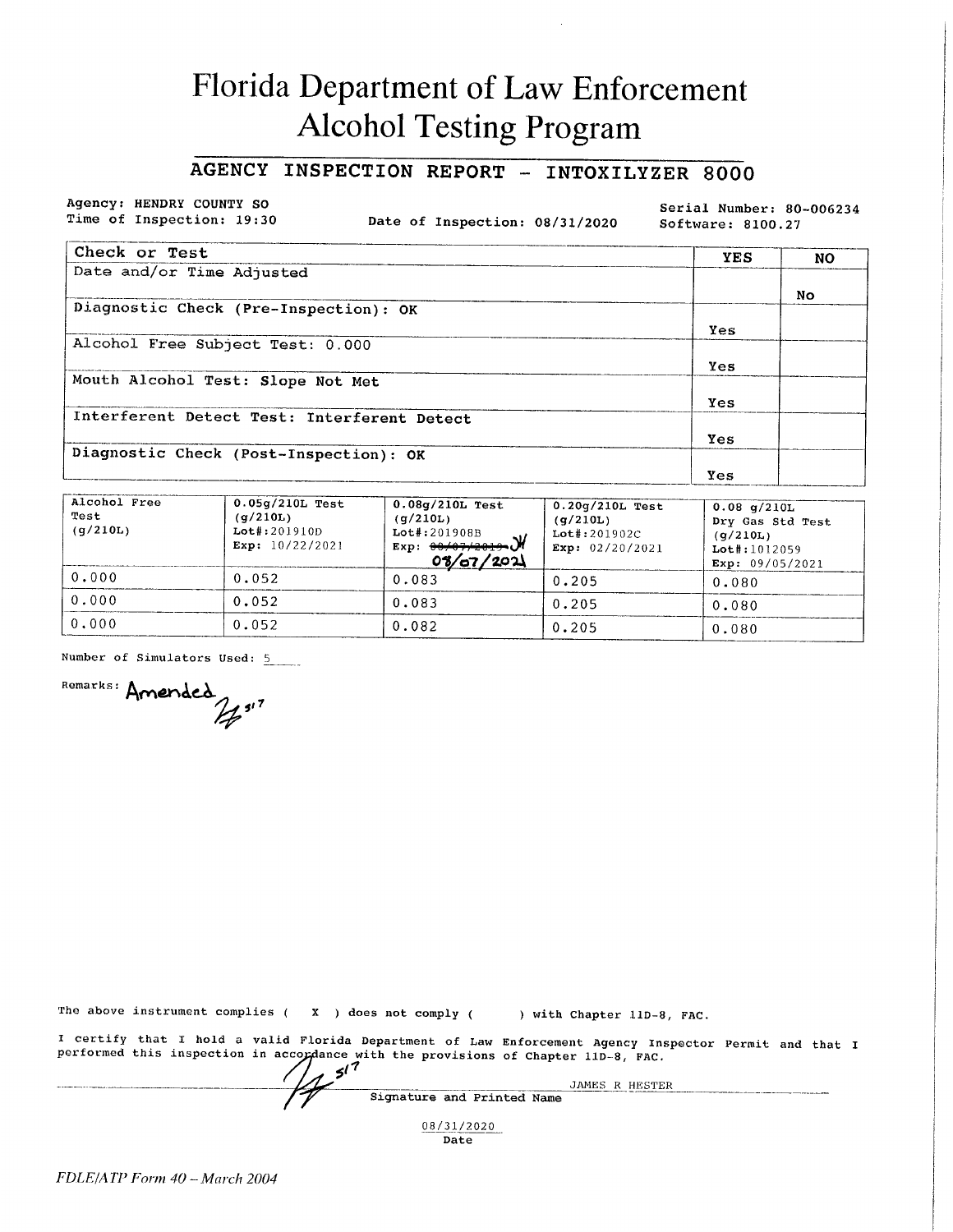

## AGENCY INSPECTION AND OTHER ELECTRONIC DATA REVIEW

| <b>Agency: Hendry County Sheriff's Office</b>                                                                                                                                                                                                                                                                                                                                                                                                                                                                                                                                                                                                                                                                                                                                                                                                                                                                                                                     | Instrument Serial Number: 80-006234                                                                                                                                                                                                                                                                                                                                                                                                                                    |  |
|-------------------------------------------------------------------------------------------------------------------------------------------------------------------------------------------------------------------------------------------------------------------------------------------------------------------------------------------------------------------------------------------------------------------------------------------------------------------------------------------------------------------------------------------------------------------------------------------------------------------------------------------------------------------------------------------------------------------------------------------------------------------------------------------------------------------------------------------------------------------------------------------------------------------------------------------------------------------|------------------------------------------------------------------------------------------------------------------------------------------------------------------------------------------------------------------------------------------------------------------------------------------------------------------------------------------------------------------------------------------------------------------------------------------------------------------------|--|
| <b>AGENCY INSPECTION DATA REVIEW</b>                                                                                                                                                                                                                                                                                                                                                                                                                                                                                                                                                                                                                                                                                                                                                                                                                                                                                                                              |                                                                                                                                                                                                                                                                                                                                                                                                                                                                        |  |
| <b>Agency Inspector: James Hester</b>                                                                                                                                                                                                                                                                                                                                                                                                                                                                                                                                                                                                                                                                                                                                                                                                                                                                                                                             | Time of Inspection: 19:30:21<br>Date of Inspection: 08/31/2020                                                                                                                                                                                                                                                                                                                                                                                                         |  |
| <b>Agency Inspection Discrepancy:</b><br>$\Box$<br>П                                                                                                                                                                                                                                                                                                                                                                                                                                                                                                                                                                                                                                                                                                                                                                                                                                                                                                              | $\boxtimes$ Erroneous Information<br>Incomplete<br>Untimely/Not Received<br>$\Box$<br>Procedural<br>Other<br>П                                                                                                                                                                                                                                                                                                                                                         |  |
| □                                                                                                                                                                                                                                                                                                                                                                                                                                                                                                                                                                                                                                                                                                                                                                                                                                                                                                                                                                 | Agency Inspection Not Conducted or Records regarding Agency Inspection have not been uploaded.                                                                                                                                                                                                                                                                                                                                                                         |  |
| $\Box$                                                                                                                                                                                                                                                                                                                                                                                                                                                                                                                                                                                                                                                                                                                                                                                                                                                                                                                                                            | Lot Number ⊠Expiration Date for 0.08 g/ 210L ⊠Alcohol Reference Solution □Dry Gas Standard is ⊠Incorrect □Expired.                                                                                                                                                                                                                                                                                                                                                     |  |
| □<br><b>Alcohol Free Subject Test</b><br>$\Box$<br>п                                                                                                                                                                                                                                                                                                                                                                                                                                                                                                                                                                                                                                                                                                                                                                                                                                                                                                              | FDLE/ATP Form 39 states in part, "If a test must be repeated, the REASON must be entered when prompted and recorded in the<br>Remarks section of FDLE/ATP Form 40 Agency Inspection Report – Intoxilyzer 8000. The □REASON for repeating the following<br>test(s); OR the □ Possible Cause and Corrective Action Taken on the following test(s) was not recorded:<br>Mouth Alcohol Test $\Box$<br><b>Alcohol Free Test</b><br><b>Interferent Detect Test</b><br>$\Box$ |  |
| 0.05 g/210L Test<br>$\Box$ 0.08 g/210L Test<br>$\Box$ 0.20 g/210L Test<br>0.08 g/210L Dry Gas Standard Test<br>$\Box$<br>П<br>FDLE/ATP Form 39 states in part, "If the instrument does not comply with the requirements of Chapter 11D-8, FAC, remove the<br>□<br>instrument from service and notify the Department Inspector."<br>The Department Inspector was not notified. However, the issue was satisfactorily corrected and the repeated Agency<br>П<br>Inspection complies with the requirements of Chapter 11D-8, FAC.<br>The Department Inspector was not notified. However, the repeated Agency Inspection does not comply with the<br>П<br>requirements of Chapter 11D-8, FAC and the instrument was correctly removed from evidentiary use.<br>The Department Inspector was not notified. The repeated Agency Inspection does not comply with the requirements of<br>П<br>Chapter 11D-8, FAC and the instrument was not removed from evidentiary use. |                                                                                                                                                                                                                                                                                                                                                                                                                                                                        |  |
| □                                                                                                                                                                                                                                                                                                                                                                                                                                                                                                                                                                                                                                                                                                                                                                                                                                                                                                                                                                 | The Agency Inspection is noted as "Complies" when it does not comply with the requirements of Chapter 11D-8, FAC.                                                                                                                                                                                                                                                                                                                                                      |  |
| Other:<br>□                                                                                                                                                                                                                                                                                                                                                                                                                                                                                                                                                                                                                                                                                                                                                                                                                                                                                                                                                       |                                                                                                                                                                                                                                                                                                                                                                                                                                                                        |  |
| <b>OTHER ELECTRONIC DATA REVIEW</b>                                                                                                                                                                                                                                                                                                                                                                                                                                                                                                                                                                                                                                                                                                                                                                                                                                                                                                                               |                                                                                                                                                                                                                                                                                                                                                                                                                                                                        |  |
| <b>Login Records</b><br>$\Box$                                                                                                                                                                                                                                                                                                                                                                                                                                                                                                                                                                                                                                                                                                                                                                                                                                                                                                                                    | <b>Comments:</b>                                                                                                                                                                                                                                                                                                                                                                                                                                                       |  |
| Date:                                                                                                                                                                                                                                                                                                                                                                                                                                                                                                                                                                                                                                                                                                                                                                                                                                                                                                                                                             | The expiration date (year) for the 0.08 g/210 L Alcohol Reference Solution is incorrect.                                                                                                                                                                                                                                                                                                                                                                               |  |
| <b>Cylinder Change Records</b><br>□<br>Date:                                                                                                                                                                                                                                                                                                                                                                                                                                                                                                                                                                                                                                                                                                                                                                                                                                                                                                                      | Please see below for required corrective action and return to the Department Inspector<br>by 10/01/2020.                                                                                                                                                                                                                                                                                                                                                               |  |
| <b>Control Test Records</b><br>□<br>Date:                                                                                                                                                                                                                                                                                                                                                                                                                                                                                                                                                                                                                                                                                                                                                                                                                                                                                                                         |                                                                                                                                                                                                                                                                                                                                                                                                                                                                        |  |
| <b>Diagnostic Check Records</b><br>□<br>Date:                                                                                                                                                                                                                                                                                                                                                                                                                                                                                                                                                                                                                                                                                                                                                                                                                                                                                                                     |                                                                                                                                                                                                                                                                                                                                                                                                                                                                        |  |
| <b>CORRECTIVE ACTION</b>                                                                                                                                                                                                                                                                                                                                                                                                                                                                                                                                                                                                                                                                                                                                                                                                                                                                                                                                          |                                                                                                                                                                                                                                                                                                                                                                                                                                                                        |  |
| Record hand-written amendments on the FDLE/ATP Form 40, Agency Inspection Report, initial and date the amendments, mark<br>⊠<br>the report "AMENDED", and forward a copy to the Department Inspector by 10/01/2020 (Date).<br>Provide a written explanation regarding the referenced item(s) to the Department Inspector by<br>(Date).<br>□<br>Upload the Agency Inspection(s).<br>□<br>Remove the instrument from evidentiary use until otherwise directed by the Department.<br>□<br>No action required<br>□                                                                                                                                                                                                                                                                                                                                                                                                                                                    |                                                                                                                                                                                                                                                                                                                                                                                                                                                                        |  |
| Other:<br>□                                                                                                                                                                                                                                                                                                                                                                                                                                                                                                                                                                                                                                                                                                                                                                                                                                                                                                                                                       |                                                                                                                                                                                                                                                                                                                                                                                                                                                                        |  |

 $\frac{9}{1/2020}$ 

**Signature of Alcohol Testing Program Staff Member Date**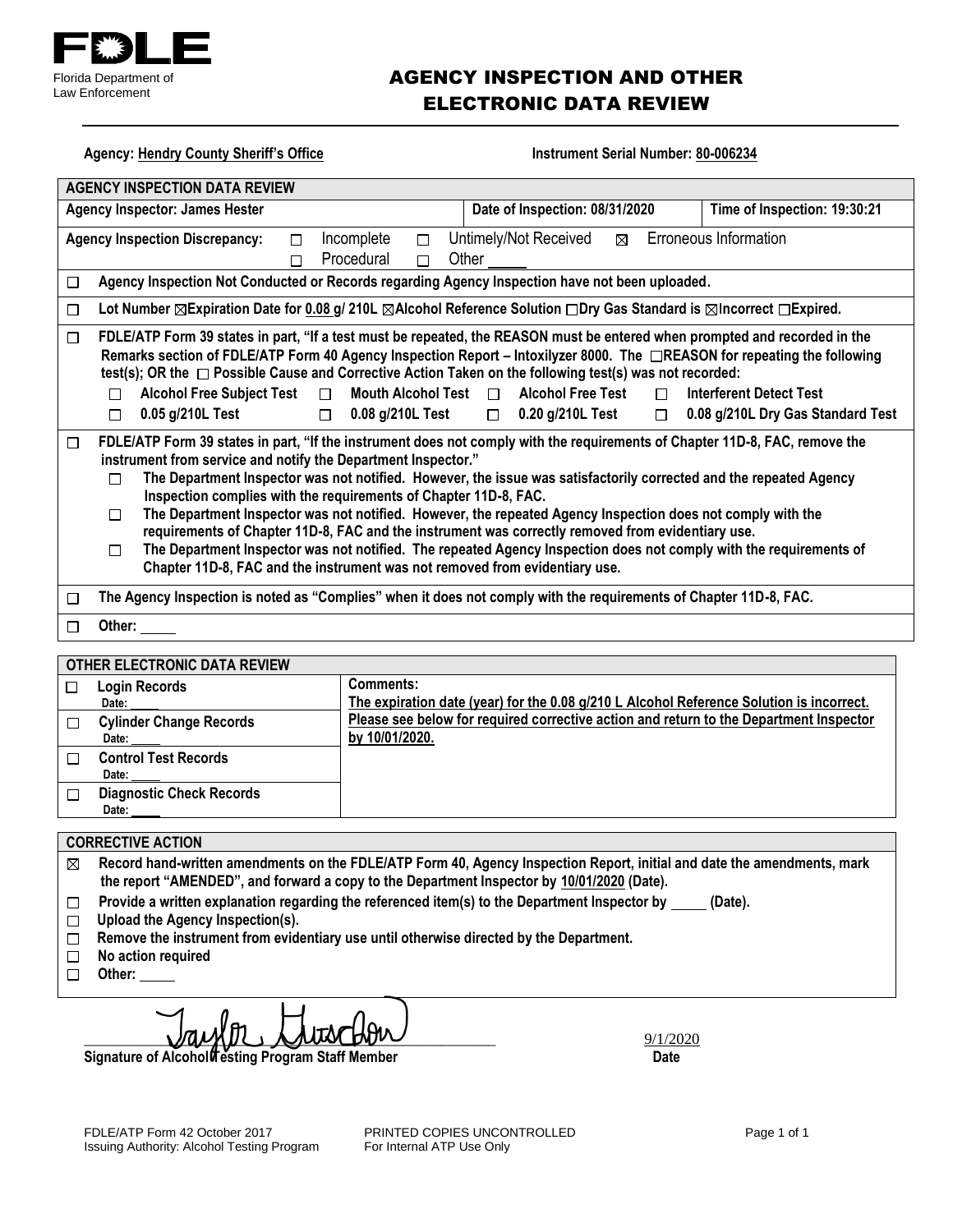

## AGENCY INSPECTION AND OTHER ELECTRONIC DATA REVIEW

| <b>Agency: Hendry County Sheriff's Office</b><br>Instrument Serial Number: 80-006234 |                                                                                                                                                                                                                                                                                                                                                                                                                                                                                                                                                                                                                                                                                                                                                                                                                                |                                                      |                                                     |             |                                                                                         |
|--------------------------------------------------------------------------------------|--------------------------------------------------------------------------------------------------------------------------------------------------------------------------------------------------------------------------------------------------------------------------------------------------------------------------------------------------------------------------------------------------------------------------------------------------------------------------------------------------------------------------------------------------------------------------------------------------------------------------------------------------------------------------------------------------------------------------------------------------------------------------------------------------------------------------------|------------------------------------------------------|-----------------------------------------------------|-------------|-----------------------------------------------------------------------------------------|
| <b>AGENCY INSPECTION DATA REVIEW</b>                                                 |                                                                                                                                                                                                                                                                                                                                                                                                                                                                                                                                                                                                                                                                                                                                                                                                                                |                                                      |                                                     |             |                                                                                         |
|                                                                                      | <b>Agency Inspector: James Hester</b>                                                                                                                                                                                                                                                                                                                                                                                                                                                                                                                                                                                                                                                                                                                                                                                          |                                                      | Date of Inspection: 06/23/2020                      |             | Time of Inspection: 15:17:35                                                            |
|                                                                                      | <b>Agency Inspection Discrepancy:</b><br>$\Box$<br>$\Box$                                                                                                                                                                                                                                                                                                                                                                                                                                                                                                                                                                                                                                                                                                                                                                      | Incomplete<br>$\Box$<br>Procedural<br>$\Box$         | Untimely/Not Received<br>$\boxtimes$<br>Other       |             | Erroneous Information                                                                   |
| □                                                                                    | Agency Inspection Not Conducted or Records regarding Agency Inspection have not been uploaded.                                                                                                                                                                                                                                                                                                                                                                                                                                                                                                                                                                                                                                                                                                                                 |                                                      |                                                     |             |                                                                                         |
| ⊠                                                                                    | Lot Number □ Expiration Date for 0.05 g/ 210L ⊠Alcohol Reference Solution □ Dry Gas Standard is ⊠Incorrect □ Expired.                                                                                                                                                                                                                                                                                                                                                                                                                                                                                                                                                                                                                                                                                                          |                                                      |                                                     |             |                                                                                         |
| $\Box$                                                                               | FDLE/ATP Form 39 states in part, "If a test must be repeated, the REASON must be entered when prompted and recorded in the<br>Remarks section of FDLE/ATP Form 40 Agency Inspection Report – Intoxilyzer 8000. The □REASON for repeating the following<br>test(s); OR the $\Box$ Possible Cause and Corrective Action Taken on the following test(s) was not recorded:<br><b>Alcohol Free Subject Test</b><br>$\Box$<br>П<br>0.05 g/210L Test<br>$\Box$                                                                                                                                                                                                                                                                                                                                                                        | Mouth Alcohol Test $\Box$<br>$\Box$ 0.08 g/210L Test | <b>Alcohol Free Test</b><br>$\Box$ 0.20 g/210L Test | П<br>$\Box$ | <b>Interferent Detect Test</b><br>0.08 g/210L Dry Gas Standard Test                     |
| □                                                                                    | FDLE/ATP Form 39 states in part, "If the instrument does not comply with the requirements of Chapter 11D-8, FAC, remove the<br>instrument from service and notify the Department Inspector."<br>The Department Inspector was not notified. However, the issue was satisfactorily corrected and the repeated Agency<br>П<br>Inspection complies with the requirements of Chapter 11D-8, FAC.<br>The Department Inspector was not notified. However, the repeated Agency Inspection does not comply with the<br>П<br>requirements of Chapter 11D-8, FAC and the instrument was correctly removed from evidentiary use.<br>The Department Inspector was not notified. The repeated Agency Inspection does not comply with the requirements of<br>□<br>Chapter 11D-8, FAC and the instrument was not removed from evidentiary use. |                                                      |                                                     |             |                                                                                         |
| П                                                                                    | The Agency Inspection is noted as "Complies" when it does not comply with the requirements of Chapter 11D-8, FAC.                                                                                                                                                                                                                                                                                                                                                                                                                                                                                                                                                                                                                                                                                                              |                                                      |                                                     |             |                                                                                         |
| $\Box$                                                                               | Other:                                                                                                                                                                                                                                                                                                                                                                                                                                                                                                                                                                                                                                                                                                                                                                                                                         |                                                      |                                                     |             |                                                                                         |
|                                                                                      | <b>OTHER ELECTRONIC DATA REVIEW</b>                                                                                                                                                                                                                                                                                                                                                                                                                                                                                                                                                                                                                                                                                                                                                                                            |                                                      |                                                     |             |                                                                                         |
| $\Box$                                                                               | <b>Login Records</b><br>Date:                                                                                                                                                                                                                                                                                                                                                                                                                                                                                                                                                                                                                                                                                                                                                                                                  | <b>Comments:</b>                                     |                                                     |             | The lot number for the 0.05 g/210 L alcohol reference solution was mistyped. Please see |
| $\Box$                                                                               | <b>Cylinder Change Records</b><br>Date:                                                                                                                                                                                                                                                                                                                                                                                                                                                                                                                                                                                                                                                                                                                                                                                        |                                                      | below for the required corrective action.           |             |                                                                                         |
| П                                                                                    | <b>Control Test Records</b><br>Date:                                                                                                                                                                                                                                                                                                                                                                                                                                                                                                                                                                                                                                                                                                                                                                                           |                                                      |                                                     |             |                                                                                         |
| □                                                                                    | <b>Diagnostic Check Records</b><br>Date:                                                                                                                                                                                                                                                                                                                                                                                                                                                                                                                                                                                                                                                                                                                                                                                       |                                                      |                                                     |             |                                                                                         |
|                                                                                      | <b>CORRECTIVE ACTION</b>                                                                                                                                                                                                                                                                                                                                                                                                                                                                                                                                                                                                                                                                                                                                                                                                       |                                                      |                                                     |             |                                                                                         |
| ⊠                                                                                    | Record hand-written amendments on the FDLE/ATP Form 40, Agency Inspection Report, initial and date the amendments, mark the                                                                                                                                                                                                                                                                                                                                                                                                                                                                                                                                                                                                                                                                                                    |                                                      |                                                     |             |                                                                                         |

- **report "AMENDED", and forward a copy to the Department Inspector by 08/15/2020 (Date).**
- Provide a written explanation regarding the referenced item(s) to the Department Inspector by \_\_\_\_\_ (Date).  $\Box$
- **Upload the Agency Inspection(s).**
- **Remove the instrument from evidentiary use until otherwise directed by the Department.**
- $\Box$  **No action required**
- **Other:**

Signature of Alcohol Testing Program Staff Member **Date 19th Clubs Contains the Clubs Contains Contains Contains Contains Contains Contains Contains Contains Contains Contains Contains Contains Contains Contains Contains C** 

\_\_\_\_\_\_\_\_\_\_\_\_\_\_\_\_\_\_\_\_\_\_\_\_\_\_\_\_\_\_\_\_\_\_\_\_\_\_\_\_\_\_\_\_\_\_\_\_\_\_\_\_\_ 7/15/2020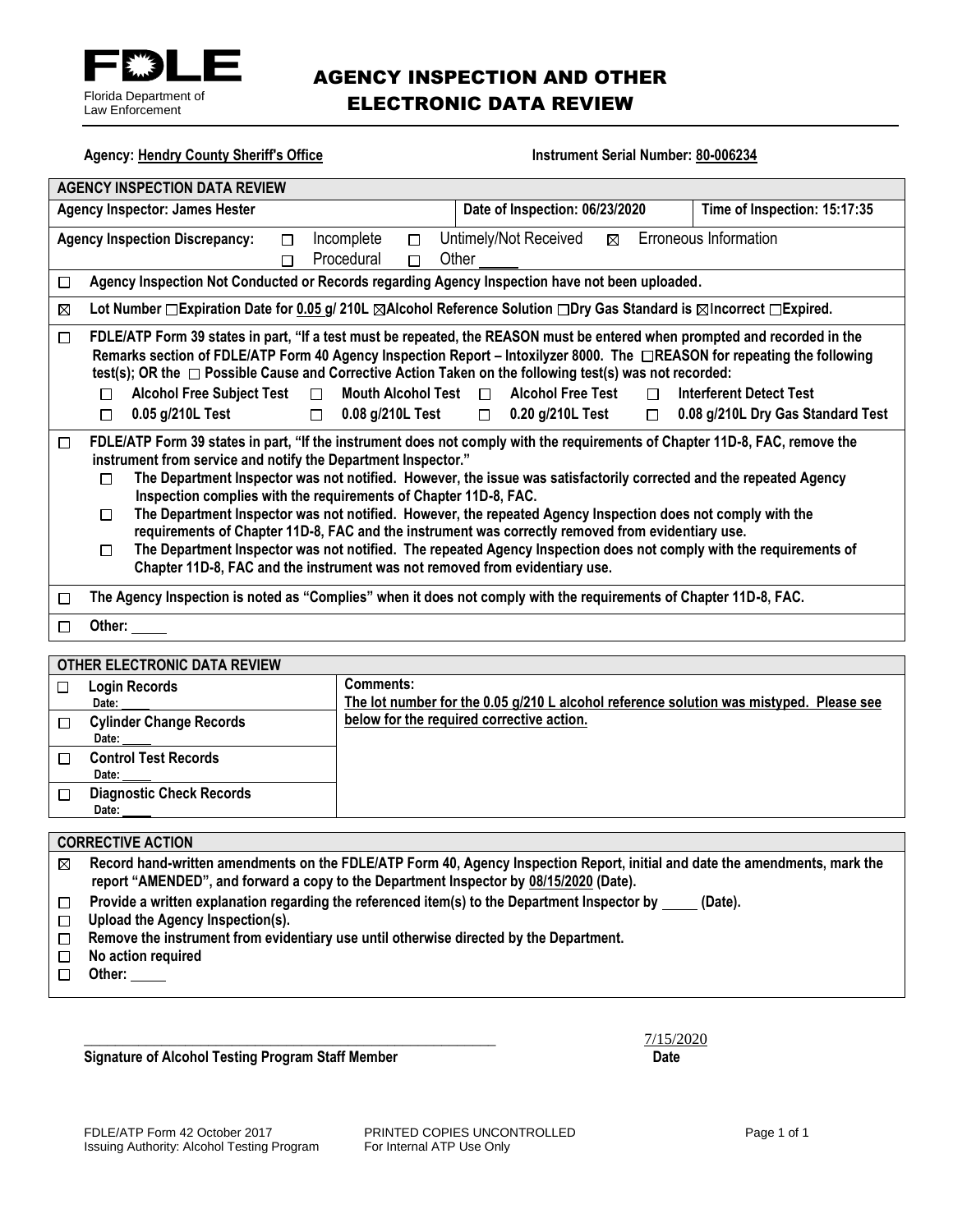# Florida Department of Law Enforcement **Alcohol Testing Program**

#### AGENCY INSPECTION REPORT - INTOXILYZER 8000

Leency: MSNDRY COUNTY SO Time of Inspection: 19:12

Date of Inspection: 03/12/2020

Serial Number: 80-006234 Software: 8100.27

| Chack or Test                               | YES.                       | NO |
|---------------------------------------------|----------------------------|----|
| Date and/or Time Adjusted                   |                            |    |
|                                             |                            | Nο |
| Diagnostic Check (Pre-Inspection): OK       |                            |    |
|                                             | Y OS.                      |    |
| Alcohol Free Subject Test: 0.000            |                            |    |
|                                             | $V \sim \mathbb{R}$        |    |
| Mouth Alcehol Test: Slope Not Met           |                            |    |
|                                             | $N \leftrightarrow \infty$ |    |
| Interferent Detect Test: Interferent Detect |                            |    |
|                                             | Ves                        |    |
| Diagnostic Check (Post-Inspection): OK      |                            |    |
|                                             | Ves                        |    |

| -Elechol From<br>- west<br>ニニカブスミむしゃ | $0.05q/210L$ Test<br>(a/210L)<br>Lot#:201311C<br>$E_{3D}$ : 11/13/2020 | $0.08q/210L$ Test<br>(q/210L)<br>$Lot\$ : 201908B<br>Fixp: 08/07/2021 | $0.20q/210L$ Test<br>(q/210L)<br>$Let$ #:201902C<br>Exp: 02/20/2021 | $0.08$ q/210L<br>Dry Gas Std Test<br>(9/210L)<br>Lot#:1012059<br>Exp: 09/05/2021 |
|--------------------------------------|------------------------------------------------------------------------|-----------------------------------------------------------------------|---------------------------------------------------------------------|----------------------------------------------------------------------------------|
| المؤاولات لمحال                      | (6.037)                                                                | 0.074<br>$\angle$ 0.076 10.197                                        |                                                                     | -0.086                                                                           |
| -6.UDD                               | -0.047                                                                 | 0.076<br>0.075                                                        | 10.198                                                              | 0.081                                                                            |
| ្នុងព្រះអ្នក                         | 0.048                                                                  | 0.075<br>0.076 0.199                                                  |                                                                     | 0.080                                                                            |

Wumber of Simulators Used: 5

#### Remarks:

02: Control Outside Tolerance.

The above instrument complies ( $X$  ) does not comply ( ) with Chapter 11D-8. FAC. I contify that I hold a valid Florida Department of Law Enforcement Ageocy Inspector Pormit and that I certoined this inspection if accordance with the provisions of Chapter 11n-8, FAC.  $\zeta$ <sup>(7</sup> JAMES R HESTER Signature and Printed Name

03/12/2020 Date